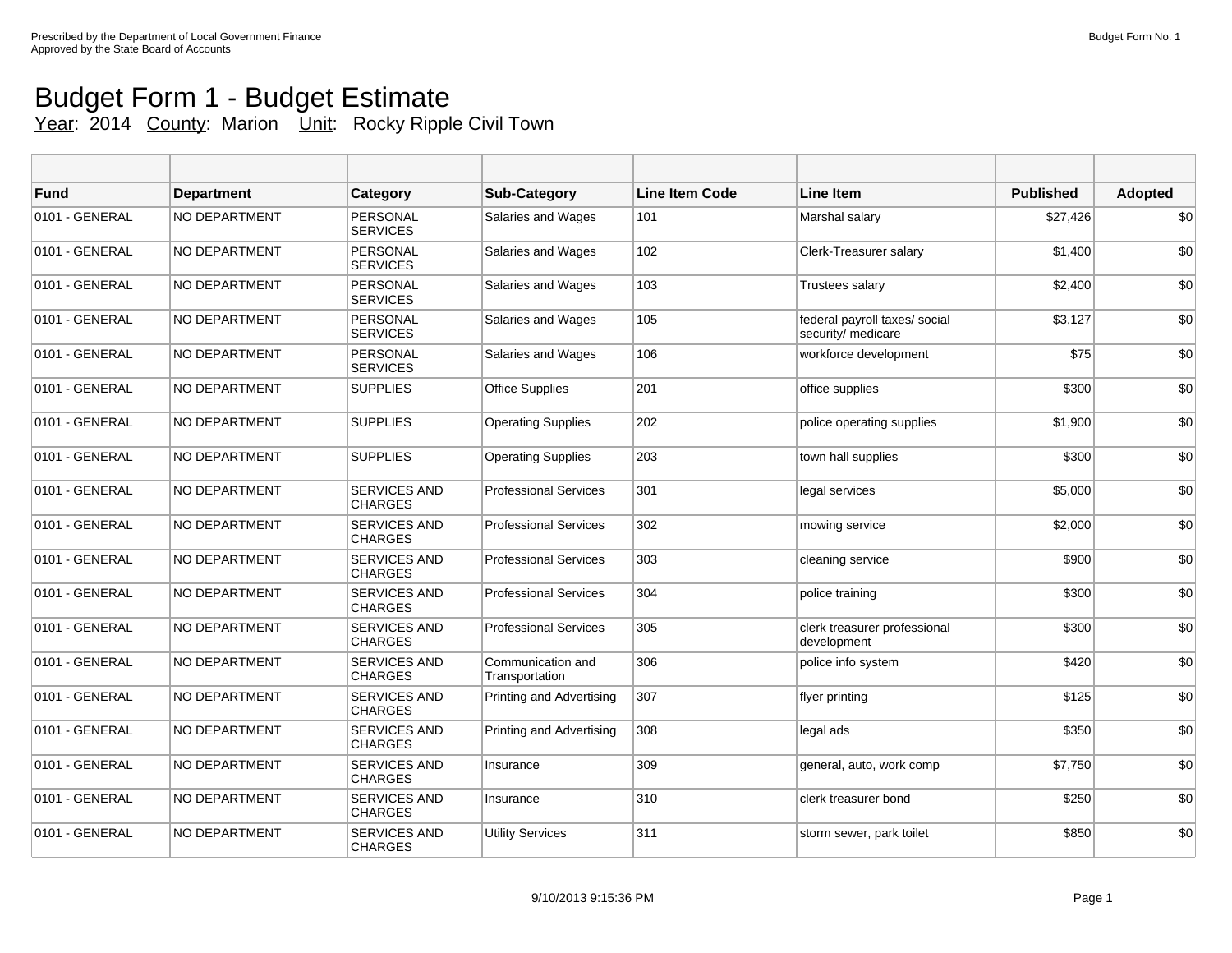| <b>Fund</b>                                        | <b>Department</b>    | Category                              | <b>Sub-Category</b>                       | <b>Line Item Code</b> | <b>Line Item</b>                 | <b>Published</b> | <b>Adopted</b> |
|----------------------------------------------------|----------------------|---------------------------------------|-------------------------------------------|-----------------------|----------------------------------|------------------|----------------|
| 0101 - GENERAL                                     | <b>NO DEPARTMENT</b> | SERVICES AND<br><b>CHARGES</b>        | <b>Utility Services</b>                   | 312                   | power                            | \$1,200          | \$0            |
| 0101 - GENERAL                                     | NO DEPARTMENT        | <b>SERVICES AND</b><br><b>CHARGES</b> | <b>Utility Services</b>                   | 313                   | water, gas                       | \$1,100          | \$0            |
| 0101 - GENERAL                                     | NO DEPARTMENT        | SERVICES AND<br><b>CHARGES</b>        | <b>Utility Services</b>                   | 314                   | phone, internet                  | \$800            | \$0            |
| 0101 - GENERAL                                     | NO DEPARTMENT        | SERVICES AND<br><b>CHARGES</b>        | Repairs and Maintenance 315               |                       | town hall & pavilion             | \$1,800          | \$0            |
| 0101 - GENERAL                                     | <b>NO DEPARTMENT</b> | SERVICES AND<br><b>CHARGES</b>        | Other Services and<br>Charges             | 316                   | bank fees                        | \$218            | \$0            |
| 0101 - GENERAL                                     | NO DEPARTMENT        | SERVICES AND<br><b>CHARGES</b>        | Other Services and<br>Charges             | 317                   | refunds for town hall use        | \$200            | \$0            |
|                                                    |                      |                                       |                                           |                       | 0101 - GENERAL Total             | \$60,491         | \$0            |
|                                                    |                      |                                       |                                           |                       |                                  |                  |                |
| 0706 - LOCAL ROAD & NO DEPARTMENT<br><b>STREET</b> |                      | <b>SUPPLIES</b>                       | Repair and Maintenance<br><b>Supplies</b> |                       | road maintenance supplies        | \$2,000          | \$0            |
| 0706 - LOCAL ROAD & NO DEPARTMENT<br><b>STREET</b> |                      | SERVICES AND<br><b>CHARGES</b>        | Repairs and Maintenance 301               |                       | snow plow repair                 | \$2,000          | \$0            |
| 0706 - LOCAL ROAD & NO DEPARTMENT<br><b>STREET</b> |                      | <b>CAPITAL OUTLAYS</b>                | Infrastructure                            |                       | re-surfacing streets             | \$12,000         | \$0            |
|                                                    |                      |                                       |                                           |                       | 0706 - LOCAL ROAD & STREET Total | \$16,000         | \$0            |
|                                                    |                      |                                       |                                           |                       |                                  |                  |                |
| 0708 - MOTOR<br><b>VEHICLE HIGHWAY</b>             | <b>NO DEPARTMENT</b> | PERSONAL<br><b>SERVICES</b>           | Salaries and Wages                        | 101                   | street commissioner salary       | \$9,650          | \$0            |
| 0708 - MOTOR<br><b>VEHICLE HIGHWAY</b>             | <b>NO DEPARTMENT</b> | <b>SUPPLIES</b>                       | <b>Operating Supplies</b>                 | 201                   | snow plow supplies               | \$1,000          | \$0            |
| 0708 - MOTOR<br><b>VEHICLE HIGHWAY</b>             | <b>NO DEPARTMENT</b> | <b>SUPPLIES</b>                       | <b>Operating Supplies</b>                 | 202                   | police car supplies              | \$3,000          | \$0            |
| 0708 - MOTOR<br><b>VEHICLE HIGHWAY</b>             | NO DEPARTMENT        | <b>SUPPLIES</b>                       | Repair and Maintenance<br><b>Supplies</b> | 203                   | snow plow maintenance            | \$1,000          | \$0            |
| 0708 - MOTOR<br><b>VEHICLE HIGHWAY</b>             | NO DEPARTMENT        | <b>SUPPLIES</b>                       | Repair and Maintenance<br><b>Supplies</b> | 204                   | police car maintanance & repair  | \$900            | \$0            |
| 0708 - MOTOR<br><b>VEHICLE HIGHWAY</b>             | <b>NO DEPARTMENT</b> | <b>SERVICES AND</b><br><b>CHARGES</b> | <b>Professional Services</b>              | 301                   | road salting service             | \$2,200          | \$0            |
| 0708 - MOTOR<br><b>VEHICLE HIGHWAY</b>             | <b>NO DEPARTMENT</b> | <b>SERVICES AND</b><br><b>CHARGES</b> | <b>Professional Services</b>              | 302                   | snow plowing                     | \$2,200          | \$0            |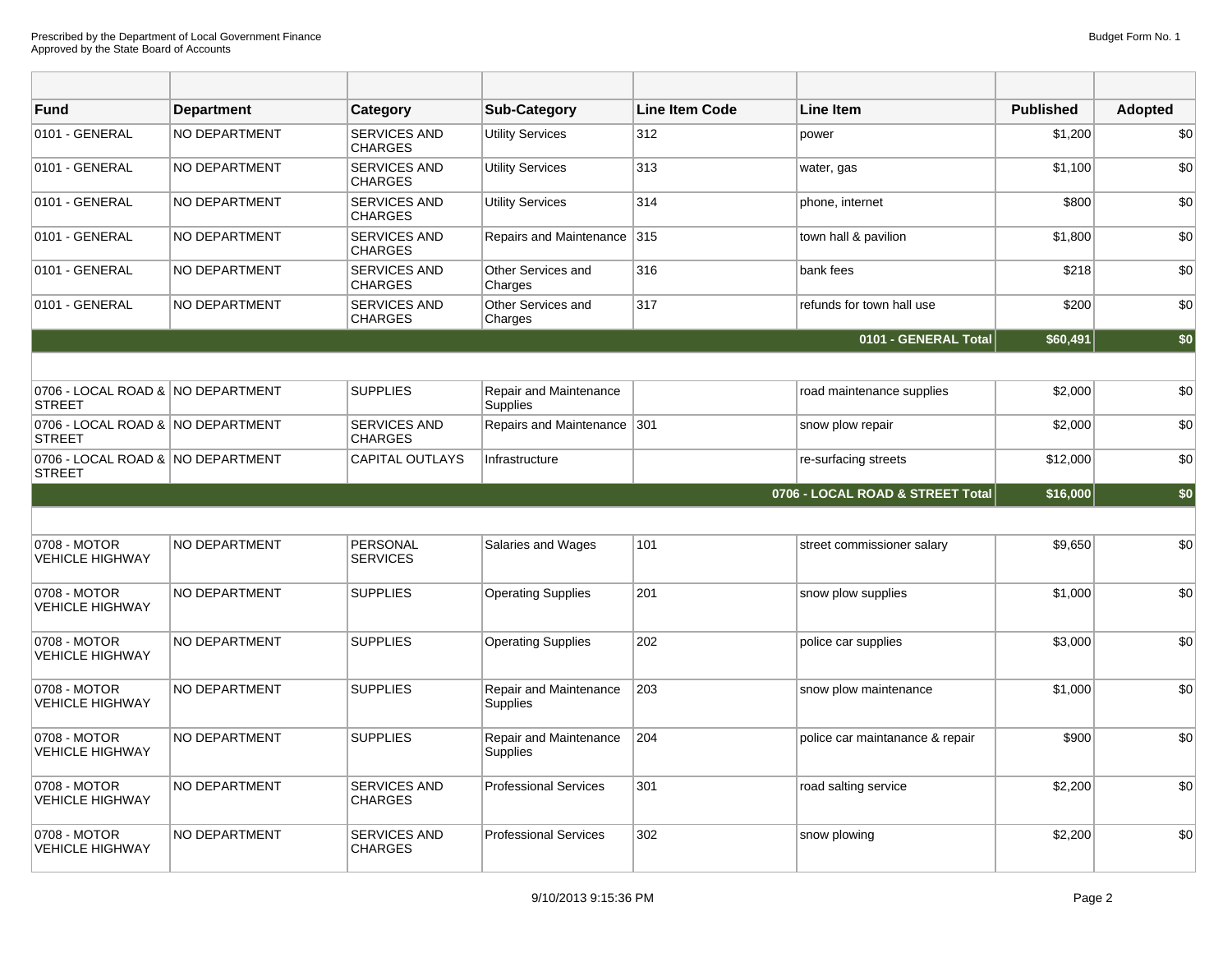| Fund                            | Department           | <b>Category</b>                       | <b>Sub-Category</b>     | Line Item Code | Line Item                          | <b>Published</b> | Adopted |
|---------------------------------|----------------------|---------------------------------------|-------------------------|----------------|------------------------------------|------------------|---------|
| 0708 - MOTOR<br>VEHICLE HIGHWAY | <b>NO DEPARTMENT</b> | <b>SERVICES AND</b><br><b>CHARGES</b> | <b>Utility Services</b> | 303            | street lights                      | \$8,836          | \$0     |
|                                 |                      |                                       |                         |                | 0708 - MOTOR VEHICLE HIGHWAY Total | \$28,786         | \$0     |
|                                 |                      |                                       |                         |                |                                    |                  |         |
|                                 |                      |                                       |                         |                | <b>UNIT TOTAL</b>                  | \$105,277        | \$0     |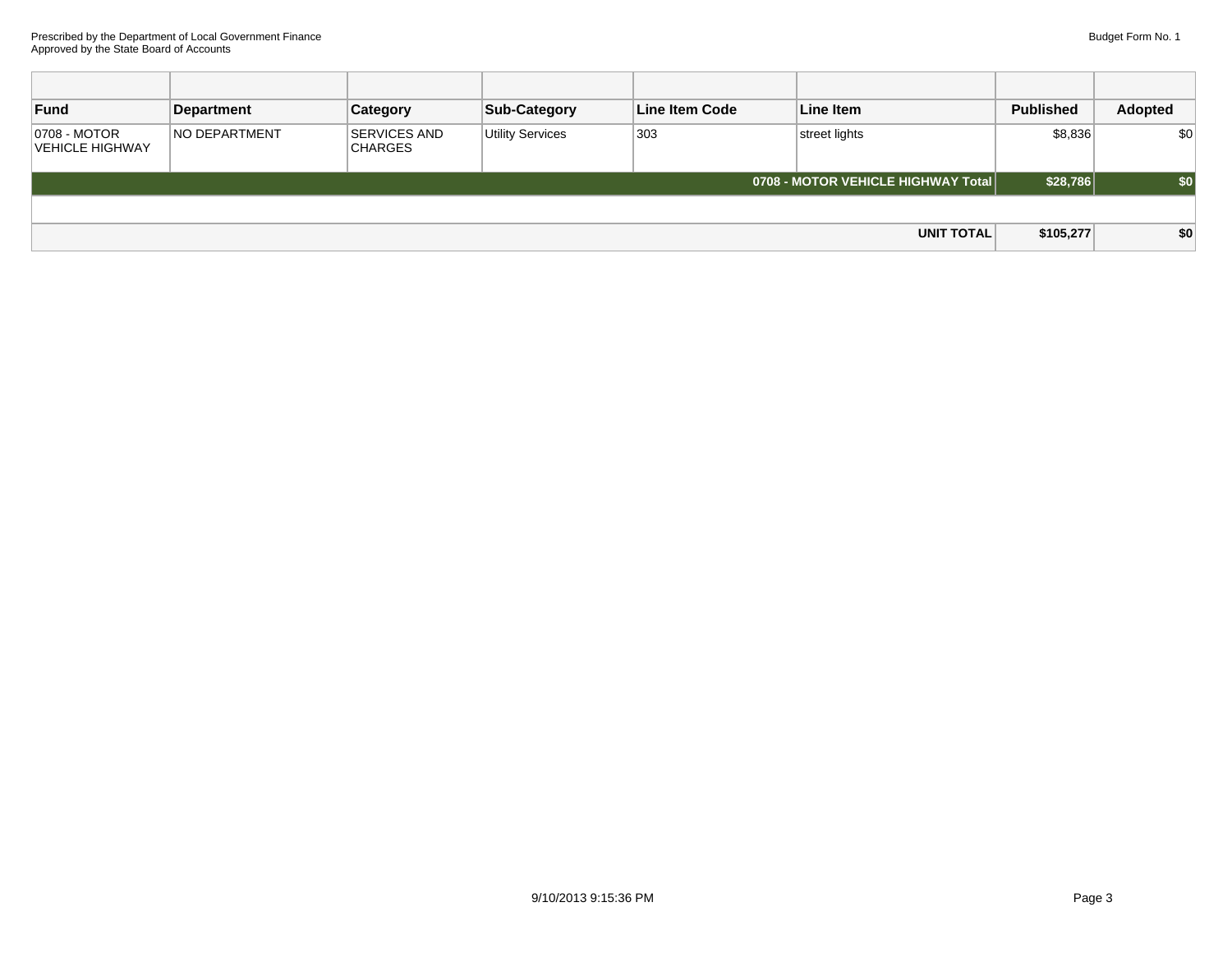# Budget Form 2 - Estimate of Miscellaneous Revenue

Year: 2014 County: Marion Unit: 0769 - Rocky Ripple Civil Town

| Fund                         | <b>Revenue Code</b> | Revenue Name                                                  | <b>July 1 - December 31, 2013</b> | January 1 - December 31,<br>2014 |
|------------------------------|---------------------|---------------------------------------------------------------|-----------------------------------|----------------------------------|
| 0101 - GENERAL               | R <sub>105</sub>    | Local Option Income Tax (LOIT) for Levy Freeze                | \$1,400                           | \$2,400                          |
| 0101 - GENERAL               | R <sub>109</sub>    | Alcoholic Beverage/Liquor Excise Tax Distribution             | \$618                             | \$1,188                          |
| 0101 - GENERAL               | R <sub>110</sub>    | Casino/Riverboat Distribution                                 | \$4,000                           | \$4,000                          |
| 0101 - GENERAL               | R111                | <b>Cigarette Tax Distribution</b>                             | \$230                             | \$448                            |
| 0101 - GENERAL               | R114                | Motor Vehicle/Aircraft Excise Tax Distribution                | \$1,056                           | \$2,364                          |
| 0101 - GENERAL               | R <sub>119</sub>    | State, Federal, and Local Payments in Lieu of Taxes           | \$1,925                           | \$2,364                          |
| 0101 - GENERAL               | R <sub>133</sub>    | Federal and State Grants and Distributions - Public<br>Safety | \$1,522                           | \$4,000                          |
| 0101 - GENERAL               | R <sub>205</sub>    | <b>Gun Permits</b>                                            | \$100                             | \$100                            |
| 0101 - GENERAL               | R423                | Other Charges for Services, Sales, and Fees                   | \$675                             | \$1,500                          |
| 0101 - GENERAL               | R503                | <b>Other Fines and Forfeitures</b>                            | \$1,000                           | \$2,000                          |
| 0101 - GENERAL               | R902                | Earnings on Investments and Deposits                          | \$45                              | \$100                            |
| 0101 - GENERAL               | R913                | <b>Other Receipts</b>                                         | \$1,030                           | \$1,930                          |
|                              |                     | <b>GENERAL</b>                                                | \$13,601                          | \$22,394                         |
| 0706 - LOCAL ROAD & STREET   | R <sub>113</sub>    | <b>Local Road and Street Distribution</b>                     | \$5,111                           | \$11,261                         |
|                              |                     | <b>LOCAL ROAD &amp; STREET</b>                                | \$5,111                           | \$11,261                         |
| 0708 - MOTOR VEHICLE HIGHWAY | R114                | Motor Vehicle/Aircraft Excise Tax Distribution                | \$261                             | \$36                             |
| 0708 - MOTOR VEHICLE HIGHWAY | R116                | Motor Vehicle Highway Distribution                            | \$11,265                          | \$22,052                         |
| 0708 - MOTOR VEHICLE HIGHWAY | R119                | State, Federal, and Local Payments in Lieu of Taxes           | \$475                             | \$36                             |
|                              |                     | <b>MOTOR VEHICLE HIGHWAY</b>                                  | \$12,001                          | \$22,124                         |
|                              |                     | 0769 - ROCKY RIPPLE CIVIL TOWN Total                          | \$30,713                          | \$55,779                         |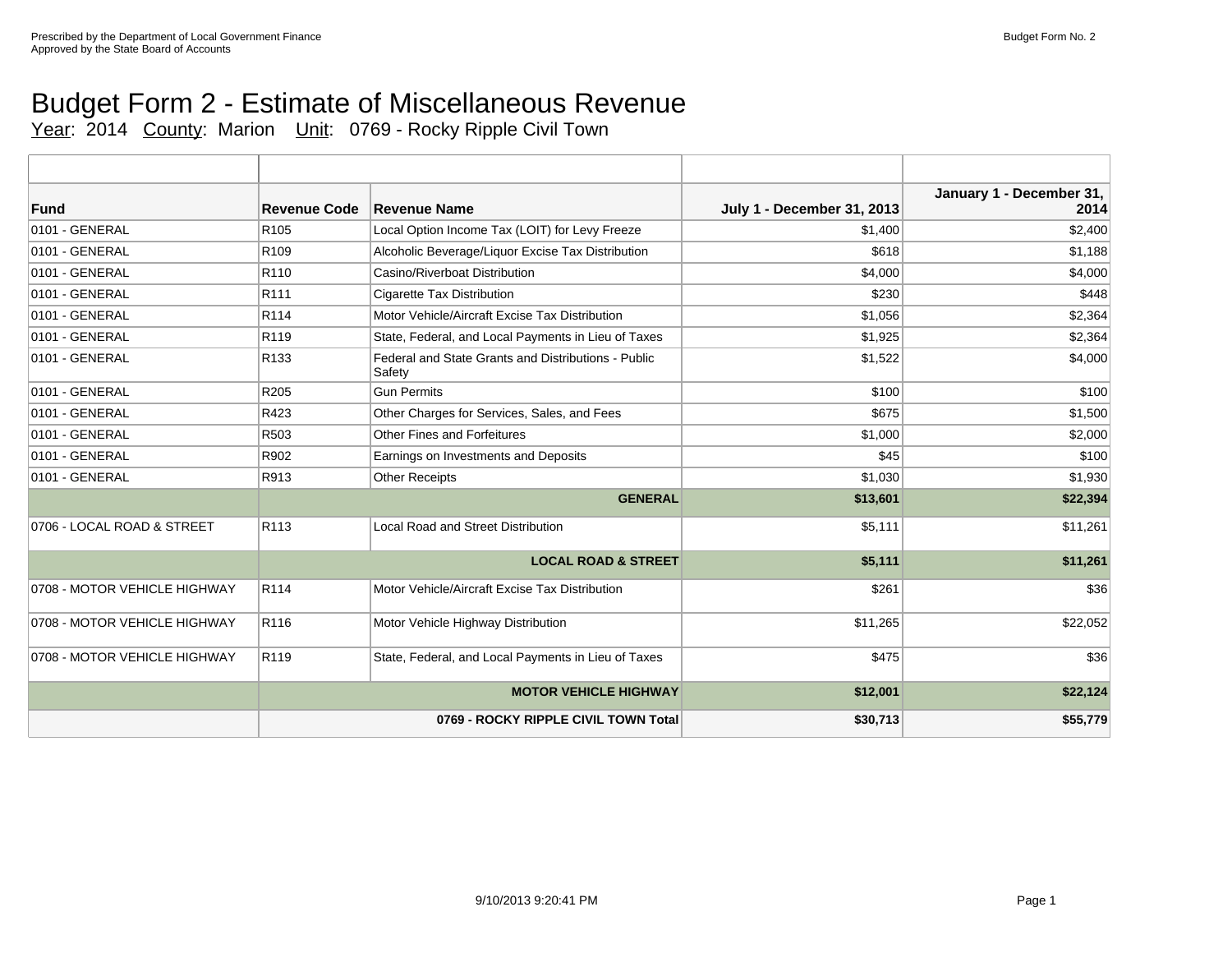#### **NOTICE TO TAXPAYERS**

Complete details of budget estimates by fund and/or department may be seen by visiting the office of this unit of government at **930 W 54th Street.** The political subdivision or appropriate fiscal body shall publish this notice twice in accordance with IC 5-3-1 with the first publication at least ten days before the date fixed for the public hearing and the second publication at least three days before the date fixed for the public hearing.

Notice is hereby given to taxpayers of **ROCKY RIPPLE CIVIL TOWN, Marion County**, Indiana that the proper officers of **Rocky Ripple Civil Town** will conduct a public hearing on the year **2014** budget. Following this meeting, any ten or more taxpayers may object to a budget, tax rate, or tax levy by filing an objection petition with the proper officers of **Rocky Ripple Civil Town** not more than seven days after the hearing. The objection petition must identify the provisions of the budget, tax rate, or tax levy to which taxpayers object. If a petition is filed, **Rocky Ripple Civil Town** shall adopt with the budget a finding concerning the objections in the petition and testimony presented. Following the aforementioned hearing, the proper officers of **Rocky Ripple Civil Town** will meet to adopt the following budget:

| <b>Public Hearing Date</b>      | Tuesday, September 10,<br>2013 | <b>Adoption Meeting Date</b>     | Tuesday, October 08, 2013 |
|---------------------------------|--------------------------------|----------------------------------|---------------------------|
| <b>Public Hearing Time</b>      | 7:30 PM                        | <b>Adoption Meeting Time</b>     | 7:30 PM                   |
| <b>Public Hearing Location</b>  | 930 W 54th Street              | <b>Adoption Meeting Location</b> | 930 W 54th Street         |
| <b>Estimated Civil Max Levy</b> | \$27,235                       |                                  |                           |

| <b>Fund Name</b>               | <b>Budget Estimate</b> | <b>Maximum Estimated</b><br><b>Funds to be Raised</b><br>(including appeals and<br>levies exempt from<br>maximum levy<br>limitations) | <b>Excessive Levy</b><br><b>Appeals</b> | <b>Current Tax Levy</b> |
|--------------------------------|------------------------|---------------------------------------------------------------------------------------------------------------------------------------|-----------------------------------------|-------------------------|
| 0101-GENERAL                   | \$58,491               | \$25,042                                                                                                                              | \$0                                     | \$20,183                |
| 0706-LOCAL ROAD & STREET       | \$16,000               | \$0                                                                                                                                   | \$0                                     | \$0                     |
| 0708-MOTOR VEHICLE<br> HIGHWAY | \$28,786               | \$1,811                                                                                                                               | \$0                                     | \$4,986                 |
| <b>Totals</b>                  | \$103,277              | \$26,853                                                                                                                              | \$0                                     | \$25,169                |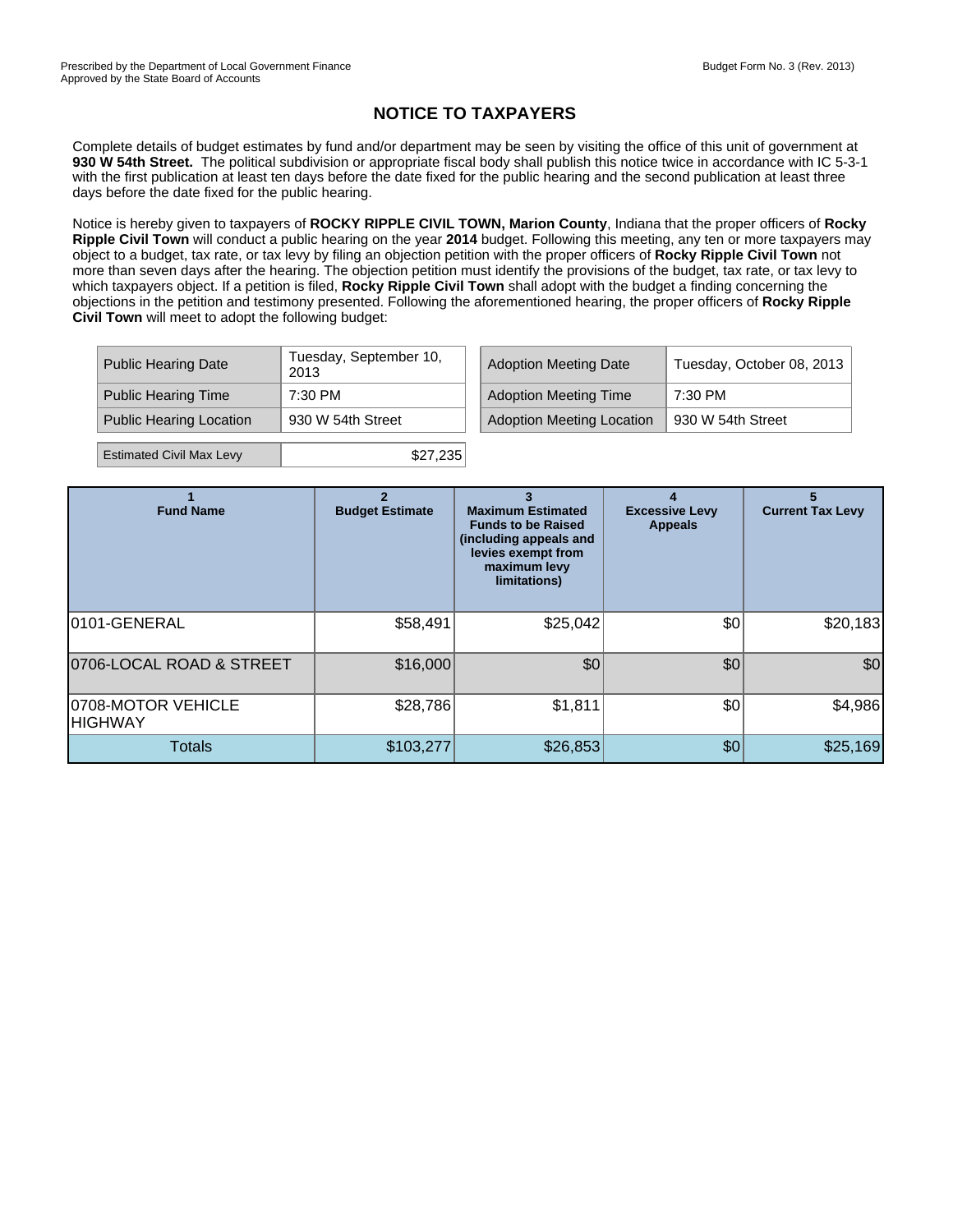#### **BUDGET REPORT FOR**

**Selected Year:** 2014 **Selected County:** 49 - Marion County **Selected Unit:** 0769 - ROCKY RIPPLE CIVIL TOWN **Selected Fund:** 0101 - GENERAL

#### **DEPARTMENT: 0000 NO DEPARTMENT**

|                             | <b>Published Amount</b> | <b>Adopted Amount</b> |
|-----------------------------|-------------------------|-----------------------|
| <b>PERSONAL SERVICES</b>    | \$34,428                | \$0                   |
| <b>SUPPLIES</b>             | \$2,500                 | \$0                   |
| <b>SERVICES AND CHARGES</b> | \$23,563                | \$0                   |
| CAPITAL OUTLAY              | \$0                     | \$0                   |
| <b>DEBT SERVICE</b>         | \$0                     | \$0                   |
| <b>Total</b>                | \$60,491                | \$0                   |

**Totals by Fund** Amt.: \$0,491 Adopted Amt.: \$0,491 Adopted Amt.: \$0,491 Adopted Amt.: \$0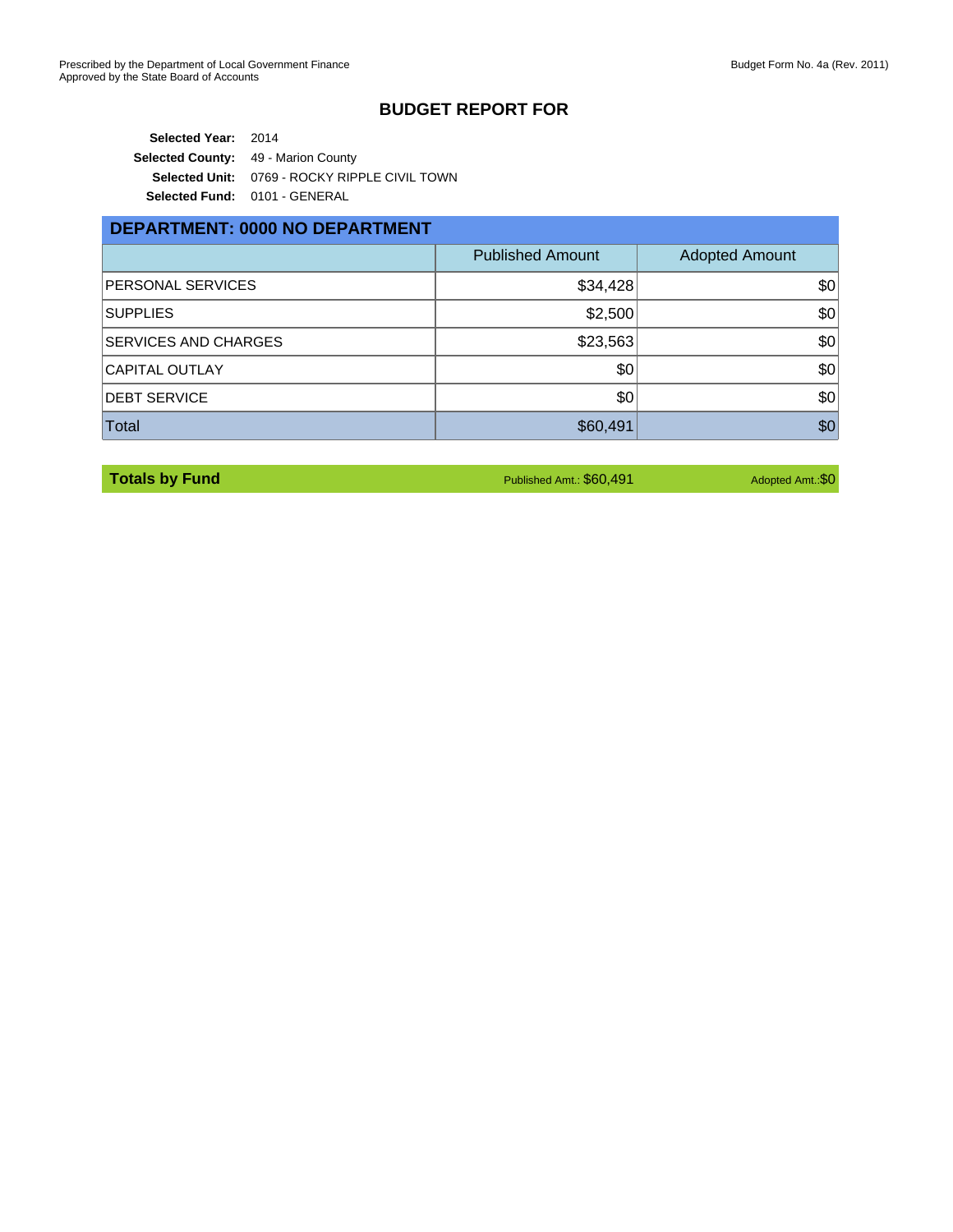#### **BUDGET REPORT FOR**

**Selected Year:** 2014 **Selected County:** 49 - Marion County **Selected Unit:** 0769 - ROCKY RIPPLE CIVIL TOWN **Selected Fund:** 0706 - LOCAL ROAD & STREET

| <b>DEPARTMENT: 0000 NO DEPARTMENT</b> |                         |                       |  |  |  |
|---------------------------------------|-------------------------|-----------------------|--|--|--|
|                                       | <b>Published Amount</b> | <b>Adopted Amount</b> |  |  |  |
| PERSONAL SERVICES                     | \$0                     | \$0                   |  |  |  |
| <b>SUPPLIES</b>                       | \$2,000                 | \$0                   |  |  |  |
| SERVICES AND CHARGES                  | \$2,000                 | \$0                   |  |  |  |
| <b>CAPITAL OUTLAY</b>                 | \$12,000                | \$0                   |  |  |  |
| <b>DEBT SERVICE</b>                   | \$0                     | \$0                   |  |  |  |
| Total                                 | \$16,000                | \$0                   |  |  |  |

**Totals by Fund** Amt.: \$16,000 Adopted Amt.: \$16,000 Adopted Amt.: \$16,000 Adopted Amt.: \$0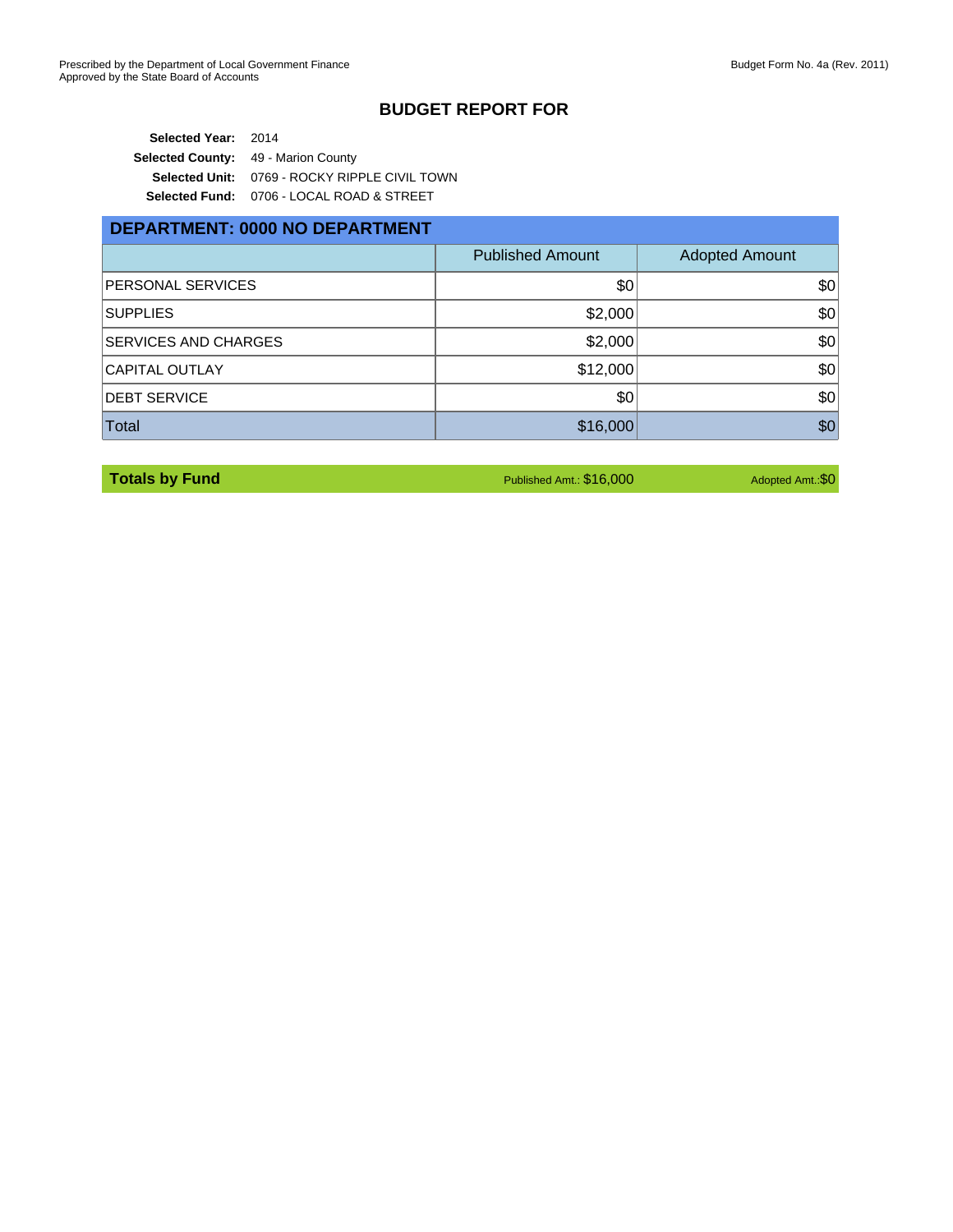#### **BUDGET REPORT FOR**

**Selected Year:** 2014 **Selected County:** 49 - Marion County **Selected Unit:** 0769 - ROCKY RIPPLE CIVIL TOWN **Selected Fund:** 0708 - MOTOR VEHICLE HIGHWAY

## **DEPARTMENT: 0000 NO DEPARTMENT** Published Amount | Adopted Amount PERSONAL SERVICES **\$9,650** \$9,650  $\sim$  ${\sf SUPPLIES} \hspace{1.5cm} {\sf \$5,900} \hspace{1.5cm} {\sf \$5,900}$ SERVICES AND CHARGES  $$13,236$   $$0$ CAPITAL OUTLAY GO AND THE RESERVE THAT IS A RESERVE TO A SO IN THE SOLUTION OF SOME AND SO IN THE SOLUTION OF SO DEBT SERVICE \$0 \$0 Total  $\sim$  500  $\,$  500  $\,$  500  $\,$  500  $\,$  500  $\,$  500  $\,$  500  $\,$  500  $\,$  500  $\,$  500  $\,$  500  $\,$  500  $\,$  500  $\,$  500  $\,$  500  $\,$  500  $\,$  500  $\,$  500  $\,$  500  $\,$  500  $\,$  500  $\,$  500  $\,$  500  $\,$  500

**Totals by Fund** Amt.: \$28,786 Adopted Amt.: \$0 **Totals by Unit** Published Amt.: \$105,277 Adopted Amt.: \$105,277 Adopted Amt.: \$005,277 Adopted Amt.: \$0 **Form Signature** I hereby acknowledge that the submission of this document through the Gateway password and PIN system constitutes an "electronic signature" as defined in IC 5-24-2-2. This submission is intended to, and hereby does, constitute authentication and approval of the submitted document as required by the Indiana Code. I understand that this electronic signature takes the place of my handwritten signature and accomplishes the same purposes as would my handwritten signature in the same circumstance. I further acknowledge that this electronic signature has the same force and effect as my handwritten signature and can and will be used for all lawful purposes. I affirm that I have the real and apparent authority to electronically sign and submit this document on behalf of the unit. **NAME TITLE SIGNATURE/PIN DATE**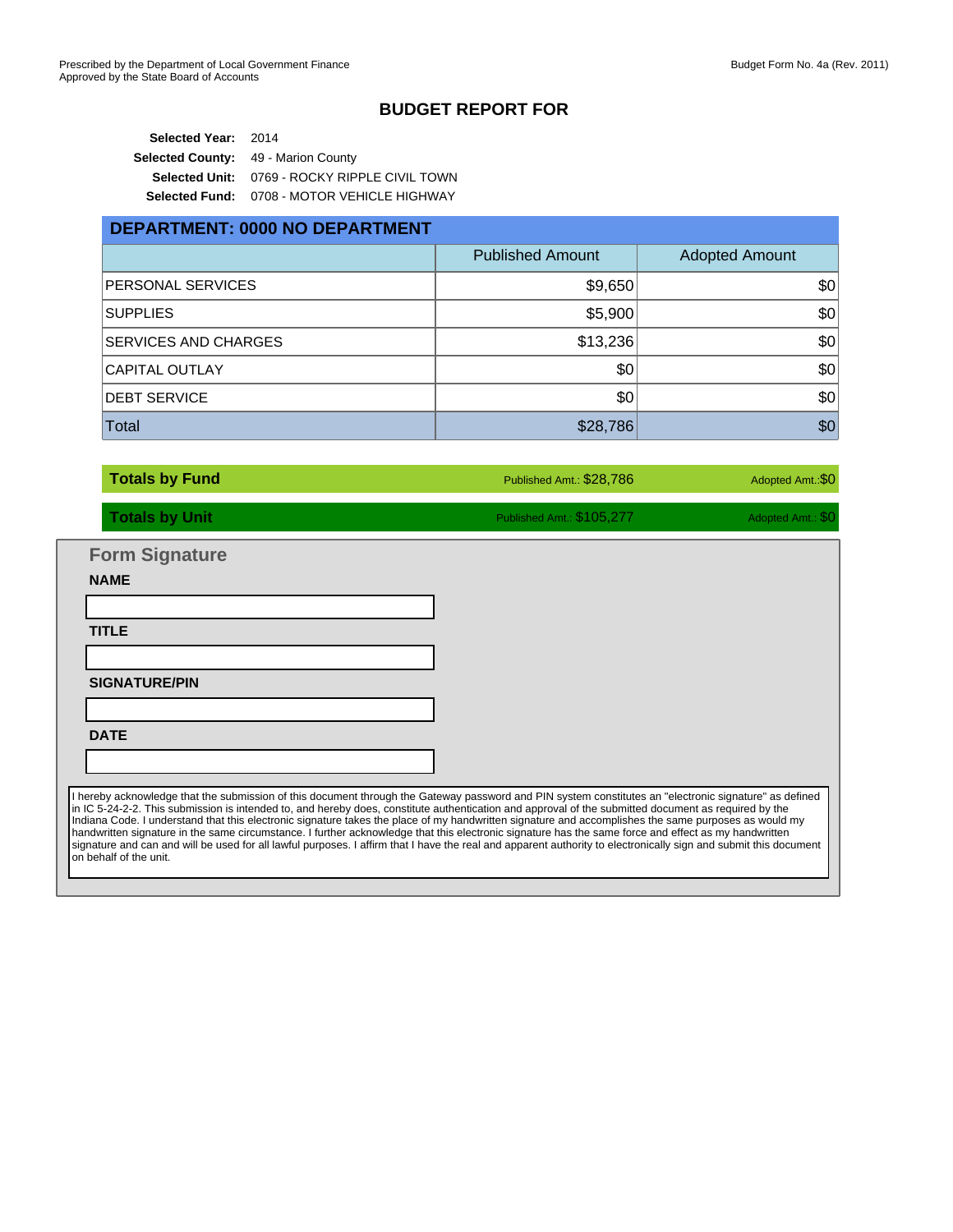### **Budget Estimate- Financial Statement-Proposed Tax Rate**

0769 - ROCKY RIPPLE CIVIL TOWN 0101 - GENERAL 49 - Marion County 2014 **Taxing Unit: Fund Name: County: Year:**

| <b>Net Assessed Value</b>                                                                                                                                 | \$19,250,000                                             |                           |
|-----------------------------------------------------------------------------------------------------------------------------------------------------------|----------------------------------------------------------|---------------------------|
| Funds Required For Expenses To December 31st Of Incoming Year                                                                                             | <b>Amount Used To Compute</b><br><b>Published Budget</b> | <b>Appropriating Body</b> |
| 1. Total budget estimate for incoming year                                                                                                                | \$60,491                                                 | \$0                       |
| 2. Necessary expenditures, July 1 to December 31 of present year, to be made from appropriation<br>unexpended                                             | \$30,382                                                 | \$0                       |
| 3. Additional appropriation necessary to be made July 1 to December 31 of present year                                                                    | \$10,000                                                 | \$0                       |
| 4. Outstanding temporary loans:<br>a). To be paid not included in lines 2 or 3                                                                            | \$0                                                      | \$0                       |
| b). Not repaid by December 31 of present year                                                                                                             | \$0                                                      | \$0                       |
| 5. TOTAL FUNDS required (add lines 1,2,3,4a and 4b)                                                                                                       | \$100,873                                                | \$0                       |
| Funds On Hand To Be Received From Sources Other Than Proposed Tax Levy                                                                                    | <b>Amount Used To Compute</b><br><b>Published Budget</b> | <b>Appropriating Body</b> |
| 6. Actual cash balance, June 30 of present year (including cash investments)                                                                              | \$28,281                                                 | \$0                       |
| 7. Taxes to be collected, present year (December settlement)                                                                                              | \$9,655                                                  | \$0                       |
| 8. Miscellaneous revenue to be received July 1 of present year to December 31 of incoming year<br>(Schedule on File):<br>a). Total Column A Budget Form 2 | \$13,601                                                 | \$0                       |
| b). Total Column B Budget Form 2                                                                                                                          | \$22,394                                                 | \$0                       |
| 9. TOTAL FUNDS (Add lines 6, 7, 8a and 8b)                                                                                                                | \$73,931                                                 | \$0                       |
| 10. Net amount to be raised for expenses to December 31 of incoming year (deduct line 9 from 5)                                                           | \$26,942                                                 | \$0                       |
| Proposed Tax Rate and Levy                                                                                                                                | <b>Amount Used To Compute</b><br><b>Published Budget</b> | <b>Appropriating Body</b> |

| Proposed Tax Rate and Levy                                                                                           | Tenograpode To Oblingto<br><b>Published Budget</b> | <b>Appropriating Body</b> |
|----------------------------------------------------------------------------------------------------------------------|----------------------------------------------------|---------------------------|
| 11. Operating balance (not in excess of expense January 1 to June 30, less miscellaneous revenue<br>for same period) | \$500                                              | \$0                       |
| 12. Amount to be raised by tax levy (add lines 10 and 11)                                                            | \$27,442                                           | \$0                       |
| 13a. Property Tax Replacement Credit from Local Option Tax                                                           | \$0                                                | \$0                       |
| 13b. Operating LOIT                                                                                                  | \$2,400                                            | \$0                       |
| 14. NET AMOUNT TO BE RAISED BY TAX LEVY (deduct line 13a and 13b from line 12)                                       | \$25,042                                           | \$0                       |
| 15. Levy Excess Fund applied to current budget                                                                       | \$0                                                | \$0                       |
| 16. Net amount to be raised                                                                                          | \$25,042                                           | \$0                       |
| 17. Net Tax Rate on each one hundred dollars of taxable property                                                     | 0.1301                                             | 0.0000                    |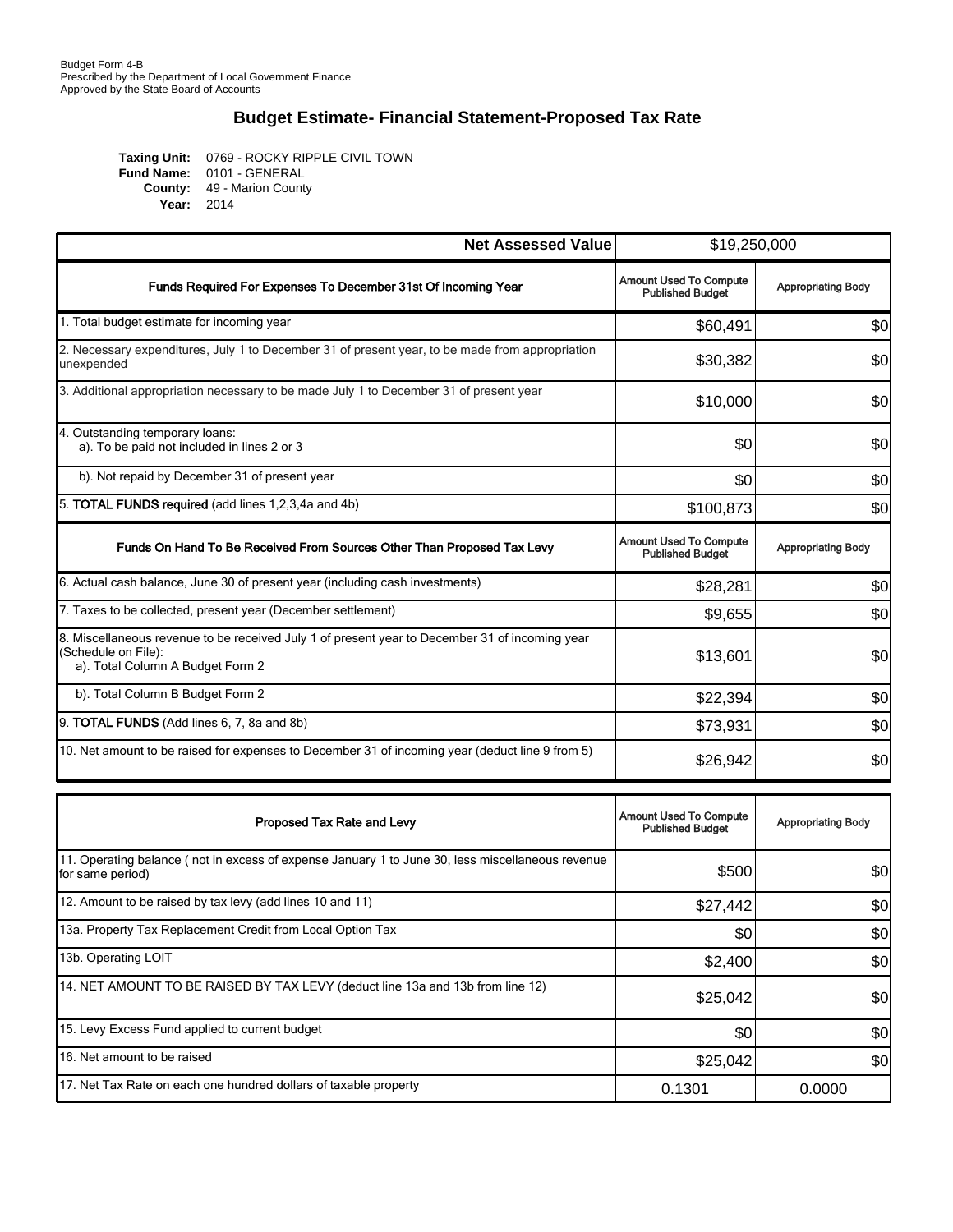### **Budget Estimate- Financial Statement-Proposed Tax Rate**

0769 - ROCKY RIPPLE CIVIL TOWN 0706 - LOCAL ROAD & STREET 49 - Marion County 2014 **Taxing Unit: Fund Name: County: Year:**

| <b>Net Assessed Value</b>                                                                                                                                 | \$19,250,000                                             |                           |
|-----------------------------------------------------------------------------------------------------------------------------------------------------------|----------------------------------------------------------|---------------------------|
| Funds Required For Expenses To December 31st Of Incoming Year                                                                                             | <b>Amount Used To Compute</b><br><b>Published Budget</b> | <b>Appropriating Body</b> |
| 1. Total budget estimate for incoming year                                                                                                                | \$16,000                                                 | \$0                       |
| 2. Necessary expenditures, July 1 to December 31 of present year, to be made from appropriation<br>unexpended                                             | \$5,069                                                  | \$0                       |
| 3. Additional appropriation necessary to be made July 1 to December 31 of present year                                                                    | \$0                                                      | \$0                       |
| 4. Outstanding temporary loans:<br>a). To be paid not included in lines 2 or 3                                                                            | \$0                                                      | \$0                       |
| b). Not repaid by December 31 of present year                                                                                                             | \$0                                                      | \$0                       |
| 5. TOTAL FUNDS required (add lines 1,2,3,4a and 4b)                                                                                                       | \$21,069                                                 | \$0                       |
| Funds On Hand To Be Received From Sources Other Than Proposed Tax Levy                                                                                    | <b>Amount Used To Compute</b><br><b>Published Budget</b> | <b>Appropriating Body</b> |
| 6. Actual cash balance, June 30 of present year (including cash investments)                                                                              | \$28,294                                                 | \$0                       |
| 7. Taxes to be collected, present year (December settlement)                                                                                              | \$0                                                      | \$0                       |
| 8. Miscellaneous revenue to be received July 1 of present year to December 31 of incoming year<br>(Schedule on File):<br>a). Total Column A Budget Form 2 | \$5,111                                                  | \$0                       |
| b). Total Column B Budget Form 2                                                                                                                          | \$11,261                                                 | \$0                       |
| 9. TOTAL FUNDS (Add lines 6, 7, 8a and 8b)                                                                                                                | \$44,666                                                 | \$0                       |
| 10. Net amount to be raised for expenses to December 31 of incoming year (deduct line 9 from 5)                                                           | (\$23,597)                                               | \$0                       |
| Proposed Tax Rate and Levy                                                                                                                                | <b>Amount Used To Compute</b><br><b>Published Budget</b> | <b>Appropriating Body</b> |
| 11. Operating balance (not in excess of expense January 1 to June 30, less miscellaneous revenue<br>for same period)                                      | \$23,597                                                 | \$0                       |
| 12. Amount to be raised by tax levy (add lines 10 and 11)                                                                                                 | \$0                                                      | \$0                       |
| 13a. Property Tax Replacement Credit from Local Option Tax                                                                                                | \$0                                                      | \$0                       |

| 13a. Property Tax Replacement Credit from Local Option Tax                     | \$0    | \$0l   |
|--------------------------------------------------------------------------------|--------|--------|
| 13b. Operating LOIT                                                            | \$0    | \$0    |
| 14. NET AMOUNT TO BE RAISED BY TAX LEVY (deduct line 13a and 13b from line 12) | \$0    | \$0    |
| 15. Levy Excess Fund applied to current budget                                 | \$0    | \$0    |
| 16. Net amount to be raised                                                    | \$0    | \$0    |
| 17. Net Tax Rate on each one hundred dollars of taxable property               | 0.0000 | 0.0000 |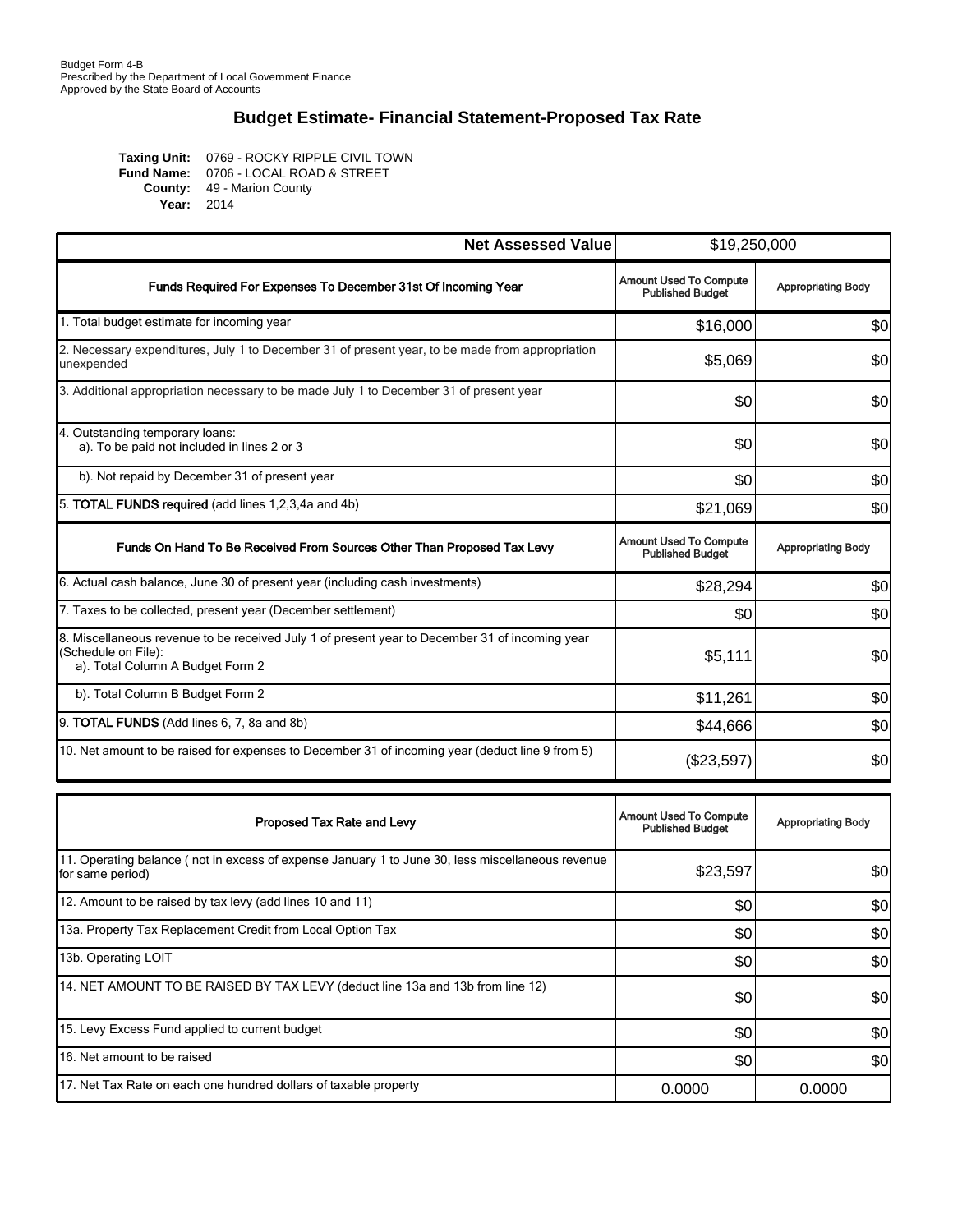### **Budget Estimate- Financial Statement-Proposed Tax Rate**

Taxing Unit: 0769 - ROCKY RIPPLE CIVIL TOWN 0708 - MOTOR VEHICLE HIGHWAY 49 - Marion County 2014 **Year:Fund Name: County:**

| <b>Net Assessed Value</b>                                                                                                                                 | \$19,250,000                                             |                           |
|-----------------------------------------------------------------------------------------------------------------------------------------------------------|----------------------------------------------------------|---------------------------|
| Funds Required For Expenses To December 31st Of Incoming Year                                                                                             | <b>Amount Used To Compute</b><br><b>Published Budget</b> | <b>Appropriating Body</b> |
| 1. Total budget estimate for incoming year                                                                                                                | \$28,786                                                 | \$0                       |
| 2. Necessary expenditures, July 1 to December 31 of present year, to be made from appropriation<br>unexpended                                             | \$13,004                                                 | \$0                       |
| 3. Additional appropriation necessary to be made July 1 to December 31 of present year                                                                    | \$0                                                      | \$0                       |
| 4. Outstanding temporary loans:<br>a). To be paid not included in lines 2 or 3                                                                            | \$0                                                      | \$0                       |
| b). Not repaid by December 31 of present year                                                                                                             | \$0                                                      | \$0                       |
| 5. TOTAL FUNDS required (add lines 1,2,3,4a and 4b)                                                                                                       | \$41,790                                                 | \$0                       |
| Funds On Hand To Be Received From Sources Other Than Proposed Tax Levy                                                                                    | <b>Amount Used To Compute</b><br><b>Published Budget</b> | <b>Appropriating Body</b> |
| 6. Actual cash balance, June 30 of present year (including cash investments)                                                                              | \$7,970                                                  | \$0                       |
| 7. Taxes to be collected, present year (December settlement)                                                                                              | \$2,384                                                  | \$0                       |
| 8. Miscellaneous revenue to be received July 1 of present year to December 31 of incoming year<br>(Schedule on File):<br>a). Total Column A Budget Form 2 | \$12,001                                                 | \$0                       |
| b). Total Column B Budget Form 2                                                                                                                          | \$22,124                                                 | \$0                       |
| 9. TOTAL FUNDS (Add lines 6, 7, 8a and 8b)                                                                                                                | \$44,479                                                 | \$0                       |
| 10. Net amount to be raised for expenses to December 31 of incoming year (deduct line 9 from 5)                                                           | (\$2,689)                                                | \$0                       |
|                                                                                                                                                           |                                                          |                           |
| Proposed Tax Rate and Levy                                                                                                                                | <b>Amount Used To Compute</b><br><b>Published Budget</b> | <b>Appropriating Body</b> |
| 11. Operating balance (not in excess of expense January 1 to June 30, less miscellaneous revenue<br>for same period)                                      | \$4,500                                                  | \$0                       |

| 12. Amount to be raised by tax levy (add lines 10 and 11)                      | \$1,811 | \$0    |
|--------------------------------------------------------------------------------|---------|--------|
| 13a. Property Tax Replacement Credit from Local Option Tax                     | \$0     | \$0    |
| 13b. Operating LOIT                                                            | \$0     | \$0    |
| 14. NET AMOUNT TO BE RAISED BY TAX LEVY (deduct line 13a and 13b from line 12) | \$1,811 | \$0    |
| 15. Levy Excess Fund applied to current budget                                 | \$0     | \$0    |
| 16. Net amount to be raised                                                    | \$1,811 | \$0    |
| 17. Net Tax Rate on each one hundred dollars of taxable property               | 0.0094  | 0.0000 |